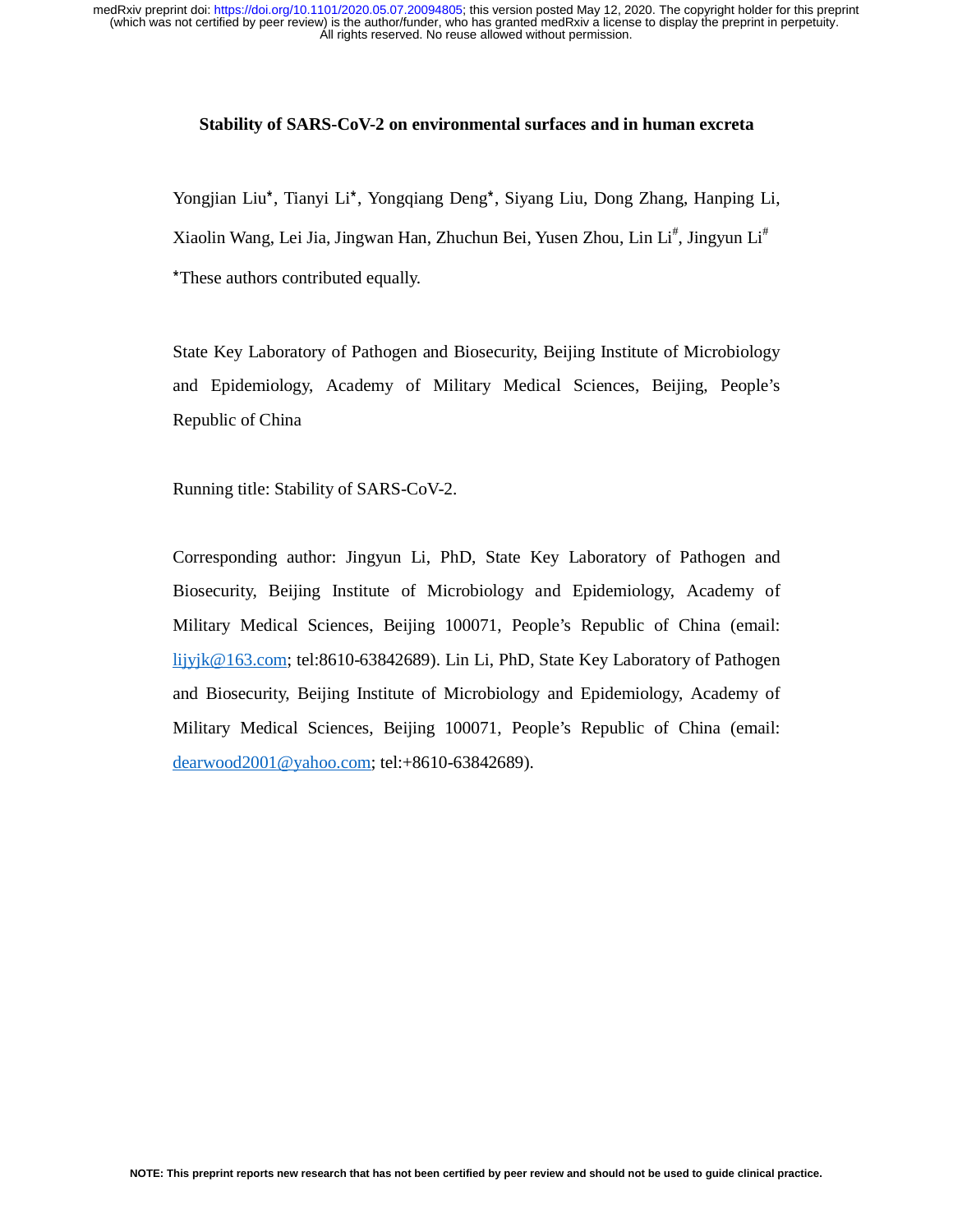All rights reserved. No reuse allowed without permission. (which was not certified by peer review) is the author/funder, who has granted medRxiv a license to display the preprint in perpetuity. medRxiv preprint doi: [https://doi.org/10.1101/2020.05.07.20094805;](https://doi.org/10.1101/2020.05.07.20094805) this version posted May 12, 2020. The copyright holder for this preprint

### **Abstract: (50 words)**

At room temperature, SARS-CoV-2 was stable on environmental surfaces and remained viable up to 7 days on smooth surfaces. This virus could survive for several hours in feces and 3-4 days in urine.

#### **Key words:** SARS-CoV-2; stability; survival

In the end of 2019, a novel human coronavirus, severe acute respiratory syndrome coronavirus 2 (SARS-CoV-2), emerged and rapidly spread throughout the world. The disease caused by SARS-CoV-2 was named as Coronavirus Disease 2019 (COVID-19) by World Health Organization (WHO). Globally, as of 5 May 2020, there have been 3,525,116 confirmed cases of COVID-19, including 243,540 deaths, reported to WHO. It is an extremely contagious disease with high risk of person-to-person transmission, notably the transmission in hospital and family settings[1, 2]. Prevention and control of SARS-CoV-2 epidemic is based on the knowledge of its transmission route. Although close exposure to respiratory droplets from an infected patient is the main transmission route of SARS-CoV-2, touching contaminated surfaces and objects might also contribute to transmission of this virus. When the droplets produced by a COVID-19 case are too heavy to be airborne, they land on surfaces surrounding the person. A person can be infected with SARS-CoV-2 by touching the contaminated surfaces followed by touching his eyes, nose or mouth[3]. In addition, the evidence for gastrointestinal infection of SARS-CoV-2 and the presence of SARS-CoV-2 RNA in faecal specimens raised a question of a fecal-oral transmission route[4, 5]. Here, we provide a report of our study of the stability of SARS-CoV-2 on various environmental surfaces and in human excreta (feces and urine). The data on the stability of SARS-CoV-2 in different conditions has great importance for our understanding of the transmission route of this virus.

### **METHODS**

### **Viruses and cell line**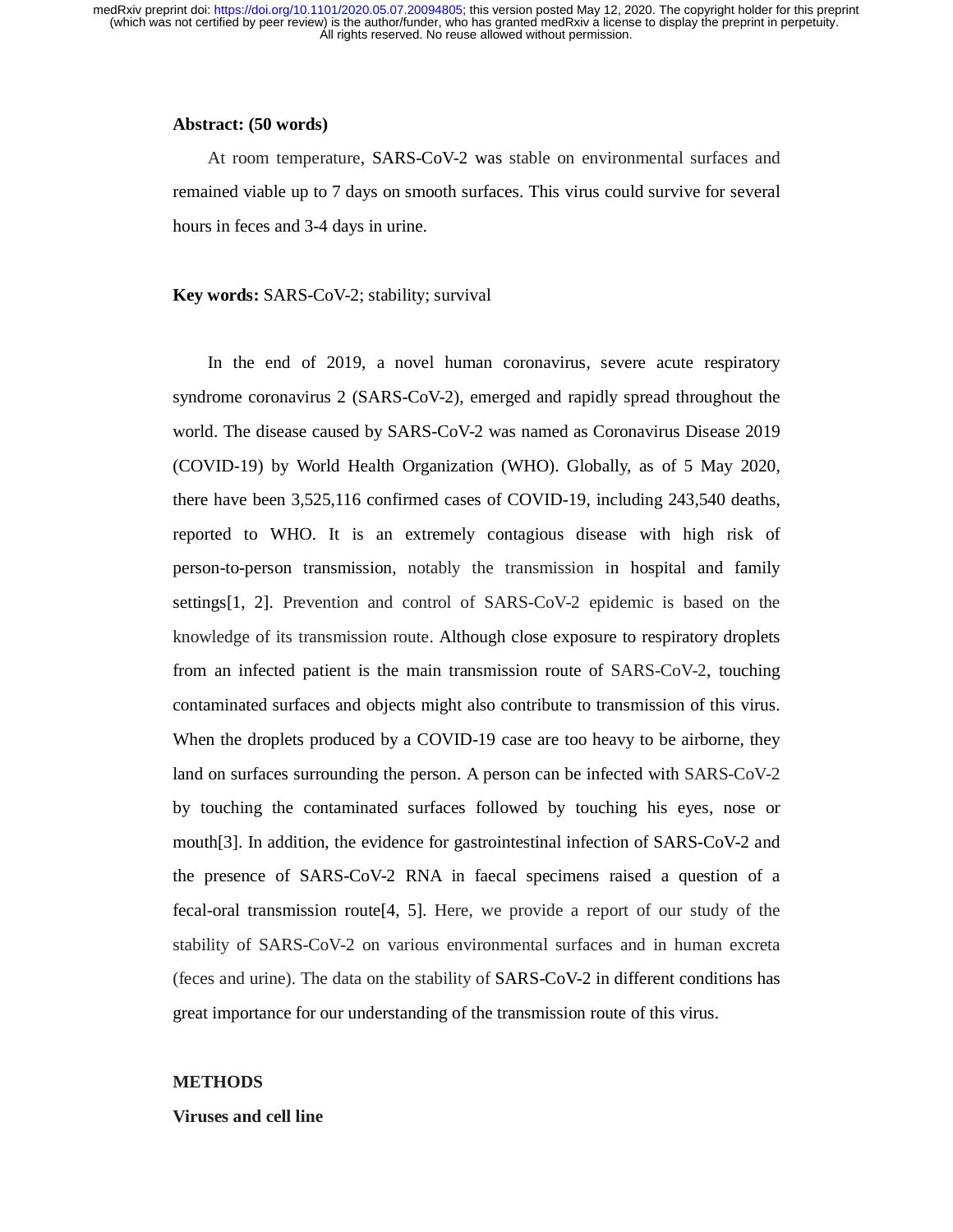All rights reserved. No reuse allowed without permission. (which was not certified by peer review) is the author/funder, who has granted medRxiv a license to display the preprint in perpetuity. medRxiv preprint doi: [https://doi.org/10.1101/2020.05.07.20094805;](https://doi.org/10.1101/2020.05.07.20094805) this version posted May 12, 2020. The copyright holder for this preprint

> SARS-CoV-2 strain BetaCoV/Beijing/AMMS01/2020 was originally isolated from the throat swab specimen of a COVID-19 patient. Viral stocks were prepared and titrated on Vero cells as previously described, which were grown in essential Dulbecco's modified Eagle's medium (DMEM) containing 2% fetal bovine serum (FBS), 100 U/ml penicillin and 100 µg/ml streptomycin in 5% CO2 at 37°C.

#### **Stability of SARS-CoV-2 on environmental surfaces**

Nine different objects representing a variety of household and hospital situations were collected (stainless steel, plastic, glass, ceramics, paper, cotton clothes, wood, latex gloves, surgical mask). All the materials were cut into small pieces with the area about 1×1cm, which were washed with deionized water and autoclave sterilized at <sup>121</sup>℃ for 20 min except for latex gloves. The pieces of latex gloves were sterilized with 75% (v/v) ethanol for 30min.

Fifty microliters of virus stock with the infectious titer of  $10^6$  50% tissue culture infectious dose (TCID50) per milliliter was deposited on each surface and left at room temperature (25-27°C) with a relative humidity of 35%. At predefined time points (0h, 1h, 2h, 6h, 1d, 2d, 3d, 4d, 5d, 7d), the viruses were recovered by adding 500μl of viral transport medium. The infectivity of residual virus was titrated in quadruplicate on 96-well plates containing 100 $\mu$ l of Vero cells (2×10<sup>5</sup> cells/ml). The plates were incubated in 5% CO2 at 37°C. On the fifth day, the cytopathic effect (CPE) was observed under a microscope, and the  $TCID_{50}$  for each sample at a different time was calculated with Reed-Muench method. All experiments were repeated three times.

### **Stability of SARS-CoV-2 in feces and urine**

The specimens of feces and urine were collected from three health donors, including two adults and one seven-year-old child. A 10% suspension of each faecal specimen was prepared in PBS  $(pH, 7.4)$  as described previously $[6]$ . Faecal suspension and urine samples were filtrated with 0.2μm filter to remove bacteria. A total of 2.7ml of each filtered faecal suspension and urine sample was inoculated with 0.3ml of virus stock  $(10^6$  TCID<sub>50</sub>/ml) and left at room temperature for 7 days. At desired time points (0h, 1h, 2h, 6h, 1d, 2d, 3d, 4d, 5d, 7d), 50μl of each sample was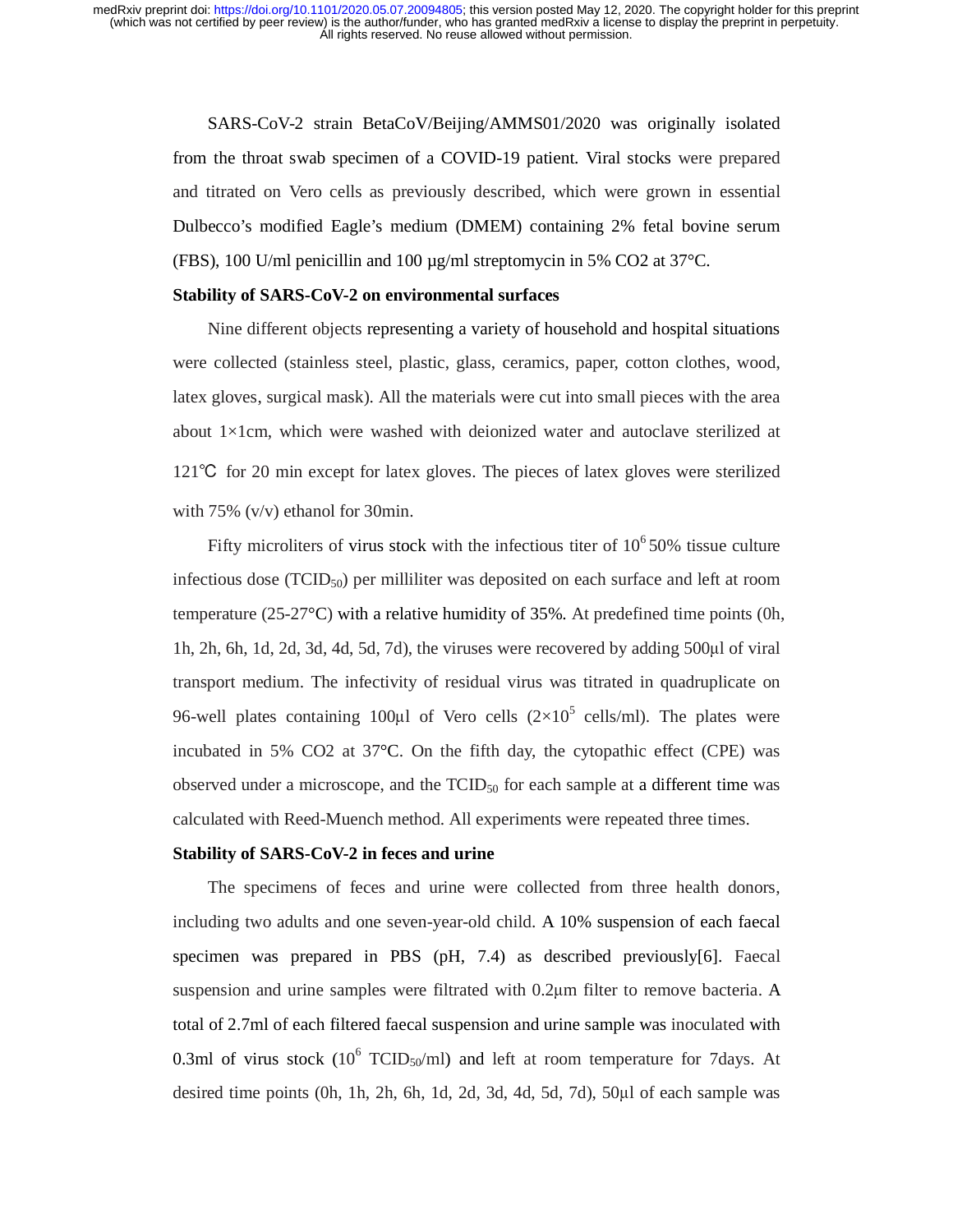taken and virus titer was determined with the same method described above.

### **The decay of SARS-CoV-2 in experimental conditions**

Two-phase linear regression fitting for the log unit  $TCID_{50}/ml$  against time and estimation of initial and terminal half-lives were performed using R project based on the method for biologic half-life data[7].

### **RESULTS**

## **Stability of SARS-CoV-2 on environmental surfaces**

SARS-CoV-2 was stable on plastic, stainless steel, glass, ceramics, wood, latex gloves, and surgical mask, and remained viable for seven days on these seven surfaces. As is shown in Figure 1A, the virus titer declined slowly on these seven surfaces. For example, its TCID<sup>50</sup>/ml decreased from  $10^{5.83}$  at time zero to  $10^{2.06}$  at day 7 on plastic, which was about a 3.8 log10 reduction from the original inoculum. No infectious virus could be recovered from cotton clothes after 4 days and from paper after 5 days (Figure 1A). Rapid loss of infectivity was observed within 1h after incubation on both paper and cotton clothes surfaces. From time zero to 1h, the virus titers decreased from 10<sup>5</sup> to 10<sup>3.28</sup> TCID<sup>50</sup>/ml on cotton clothes and from 10<sup>5.56</sup> to 10<sup>3.44</sup> TCID<sup>50</sup>/ml on paper, respectively, with an average of about two log10 reduction.

## **Stability of SARS-CoV-2 in feces and urine**

All the three faecal suspension were detected with a PH value of 7.5. Figure 1B shows the duration of SARS-CoV-2 survival in three feces. In the first adult faecal specimen, no viable SARS-CoV-2 was measured after 6 hours, and in the second adult faecal specimen, no virus remained viable after 2 hours. However, the virus survived for 2 days in the child feces, which might indicated the prolonged survival time of SARS-CoV-2 in children's feces than in adult's feces. SARS-CoV-2 was more stable in urine than in feces, and infectious virus was detected up to 3 days in two adult urine and 4 days in one child urine.

## **The decay of SARS-CoV-2 in experimental conditions**

SARS-CoV-2 displayed a two-phase decay in all experimental conditions except for that on paper and in feces (Supplementary Figure). The initial half-lives of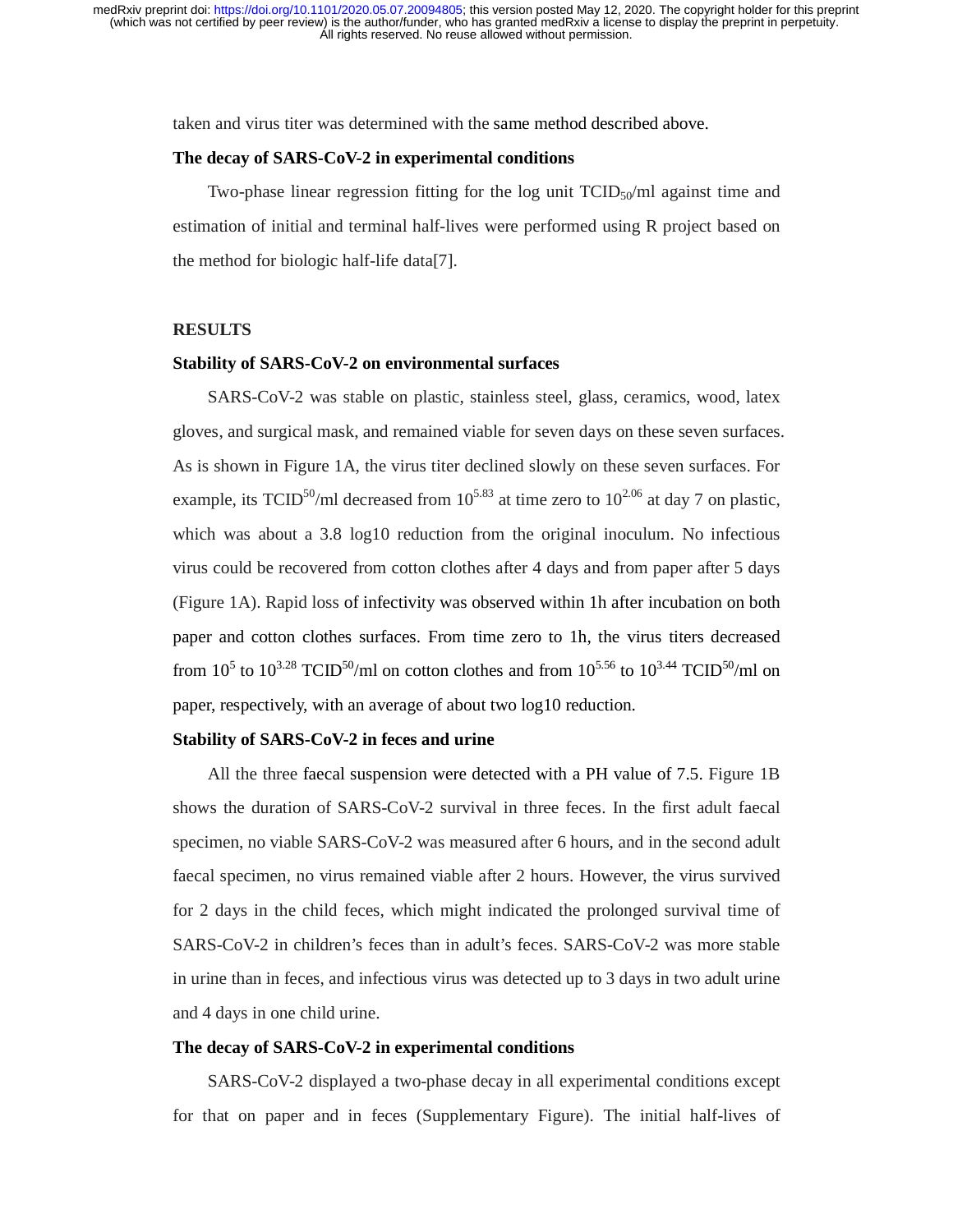SARS-CoV-2 ranged from 0.17h to 0.9h, and rapid loss of infectivity was observed in this phase. However, the terminal half-lives of SARS-CoV-2 with an average of 19.2h were longer than the initial half-lives (Supplementary Table). In the terminal phase, the virus titer decreased slowly. The survival time of SARS-CoV-2 in feces was too short to calculate the half-life, and SARS-CoV-2 presented a one-phase decay after incubation on paper.

#### **DISCUSSION**

The continuously rapid growing of COVID-19 pandemic indicates the great difficulty in controlling and curbing the spread of this disease. As WHO recommended, besides respiratory droplets, fomites such as contaminated objects and surfaces may also serve as transmission sources. A recent study showed evidence that there was extensive environmental contamination by patients with SARS-CoV-2, which suggested the contaminated environment as a potential medium of transmission[8]. Research into the stability of SARS-CoV-2 in different conditions is required urgently. In this study, we provided the information of SARS-CoV-2 stability on nine environmental surfaces, and the data in human excreta (feces and urine) for the first time.

Prior to our study, two research teams had just reported the stability of SARS-CoV-2 on different material surfaces. One study reported by van Doremalen et al found that the viable virus could be detected up to 2-3 days on surfaces of plastic and stainless steel[9]. Chin and colleagues demonstrated the duration of SARS-CoV-2 survival on different surfaces ranged from 2 to 7 days depending on whether the surface is smooth[10]. In comparison with the above two studies, our data displayed a prolonged survival time of this virus on environmental surfaces. In general, the stability of virus in environments was derived from simulate experiments, which were influenced by many factors. The titer of virus stock and the volume of virus inoculation were related with the final results. Compared with van Doremalen's experiments, we used the same volume of inoculation, but the titer of virus stock was one log unit higher. In Chin's study, a five microliters of virus stock with the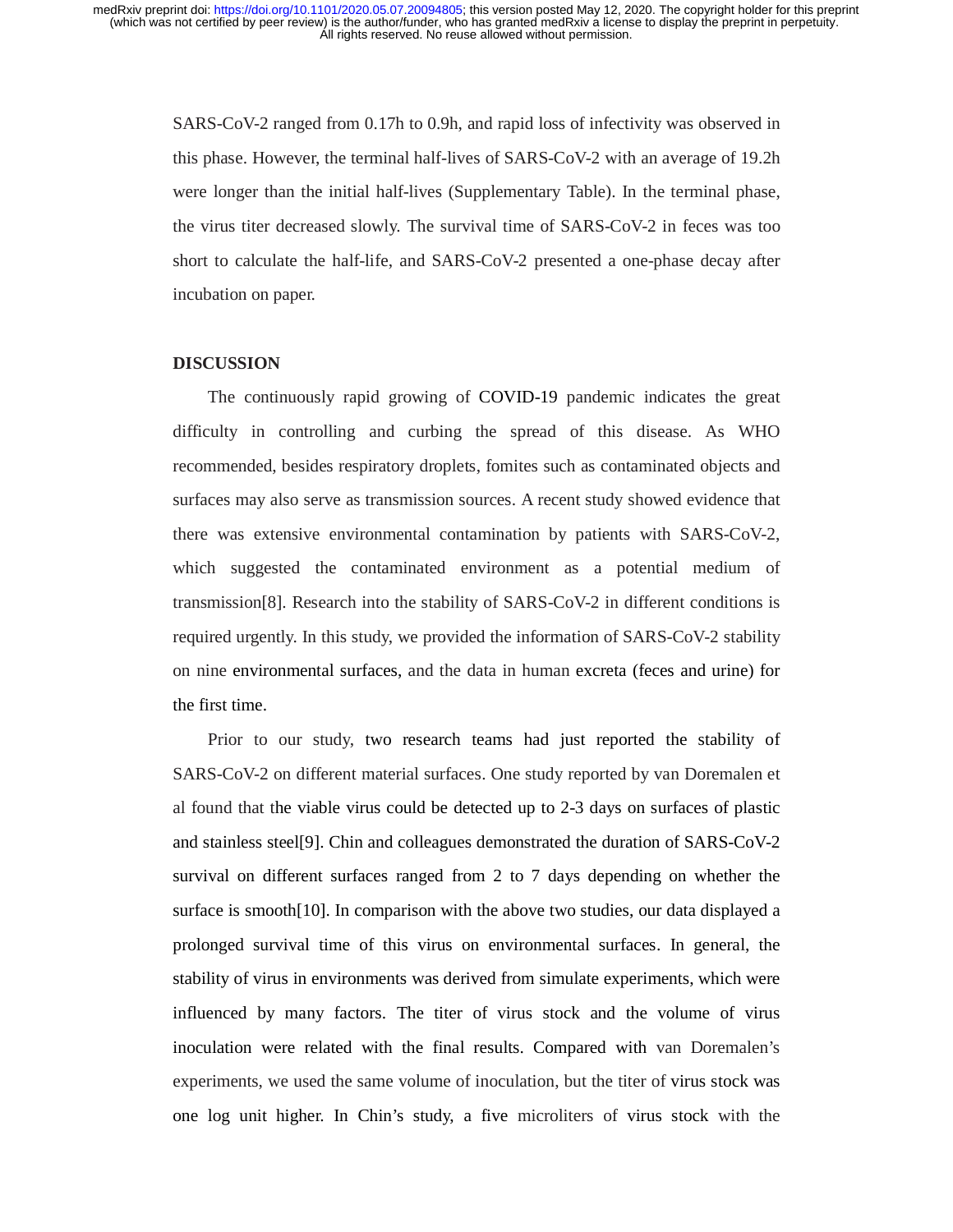infectious titer of  $10^{6.8}$  TCID<sub>50</sub>/ml was deposited on the surface. Therefore, we highly recommended that a technical specification should be drafted to guide further research into the survival of newly emergent virus.

Fomites such as human excreta is a matter of considerable public concern for the transmission of SARS-CoV-2. Several studies reported the presence of viral RNA in feces of patients in which respiratory samples had switched negative[5, 11]. In this study, we showed that this virus remained viable for several hours in feces and 3-4 days in urine, respectively. With respect to virus isolation, it seems not easy to isolate SARS-CoV-2 from faecal sample, in spite of high virus RNA concentration. Until recently, three SARS-CoV-2 strains were successfully isolated from faecal specimens[12]. The short duration of SARS-CoV-2 survival in feces has practical implications for virus isolation from faecal sample. A reasonable suggestion is that we should shorten the time from sample collection to virus isolation. There was scarce evidence for the presence of viral RNA of SARS-CoV-2 in urine, and no infectious virus has yet been isolated from urine sample. However, isolation of SARS-CoV, closely related to SARS-CoV-2, has indeed been reported. Taken together, the transmission of SARS-CoV-2 by human excreta was plausible.

In conclusion, SARS-CoV-2 displayed stable on environmental surfaces and could survive for several hours in feces and 3-4 days in urine. Effective hand hygiene and adequate disinfection in toilet were recommended to limit the transmission of this virus.

### **Notes**

**Financial support.** This work is financially supported by Ministry of Science and Technology of the People's Republic of China (2020YFC0846200) and grant AWS19J003.

### **Data availability statements**

All the data and reagents presented in this study are available from the corresponding authors upon request.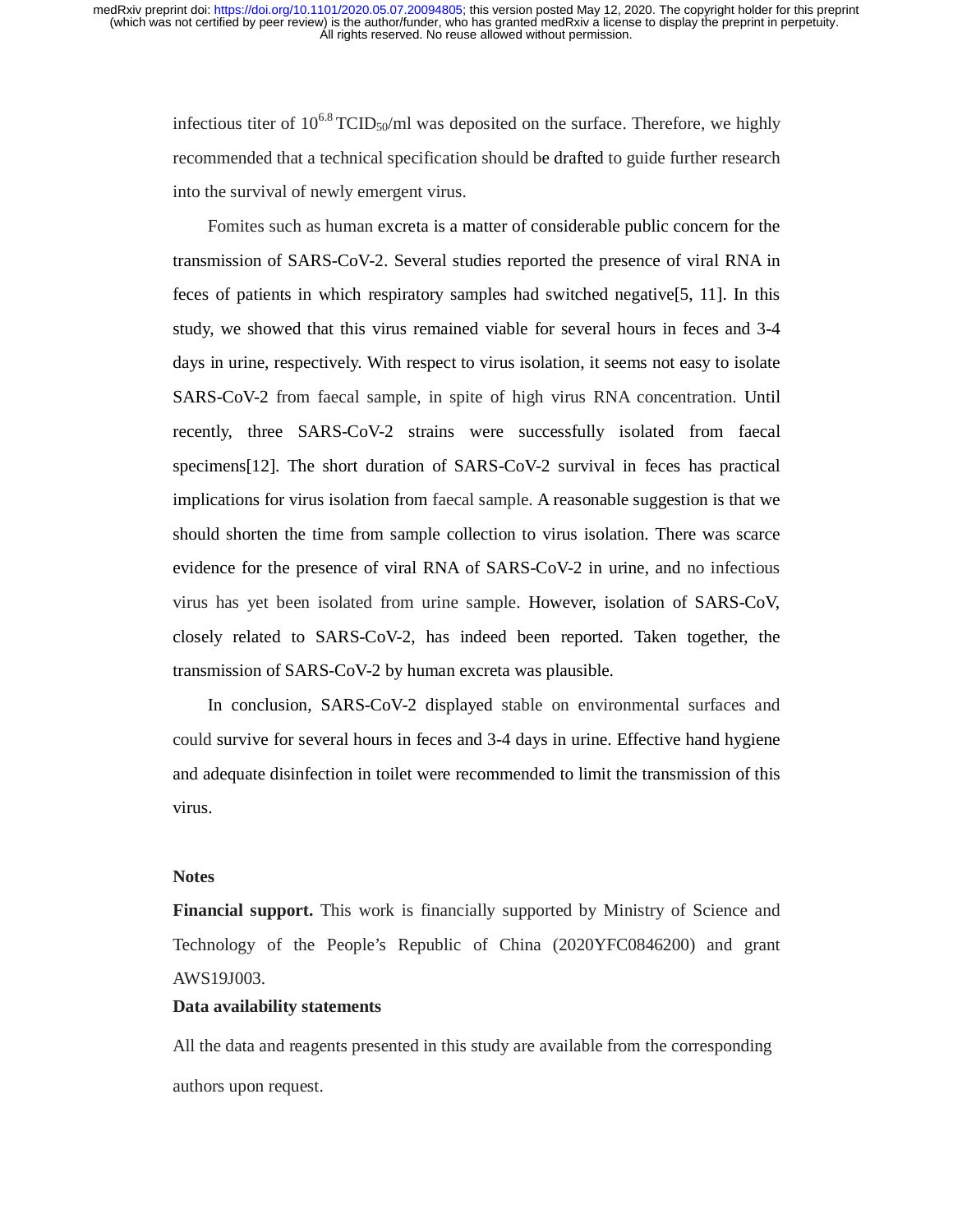**Potential conflict of interest**. The authors declare that there is no conflict of interest.

### **References**

- 1. Chan JF-W, Yuan S, Kok K-H, et al. A familial cluster of pneumonia associated with the 2019<br>novel coronavirus indicating person-to-person transmission: a study of a family cluster.<br>LANCET 2020; 395(10223): 514-23. سباني سيستين سيستين سيستين .<br>Huang C. Wang Y. Li X. et al. Clinical features of patients infected with 2019 novel coronavirus.
- LANCET 2020; 2020; 2020; 2020; 305<br>Huang C, Wang Y, Li X, et al. Clinical<br>in Wuhan. China. LANCET **2020**: 395  $\frac{2.6}{100}$  in Wuhan, China. LANCET 2020; 395(10223): 497-506.<br>2. Coronavirus disease (COVID-2019): situation report-66. Geneva: World Health Organization.
- in Wuhan, China. LANCET 2027, 2004, 2022, 2022<br>Coronavirus disease (COVID-2019): situation report-6<br>**2020**. 3. Coronavirus disease (COVID-2020, Coronavirus disease (COVID-2019)<br>2020.<br>4. Coronavirus disease (COVID-2019): Situation report-66. Geneva: Microsoftestinal Infection of
- ----<br>Xiao F<br>SARS-( 4. A Alternative Machine Microsoft, Tang M, 2020; (Epub ahead of print).<br>SARS-CoV-2. Gastroenterology 2020; (Epub ahead of print).<br>5. Wu Y. Guo C. Tang L. et al. Prolonged presence of SARS-CoV-2 viral RNA in faecal
- SARS-COV-2. Gastroenterology 2020; (Epub ahead of princ).<br>Wu Y, Guo C, Tang L, et al. Prolonged presence of SARS-C<br>Lancet Gastroenterol Hepatol 2020: 5(5): 434-5. 5. Wu Y, Guo<br>1920; S(5): 434-5. Lancet Gastroenterol Hepatol 2020; 5(5): 434-5.<br>6. Lai MYY. Cheng PKC. Lim WWL. Survival of severe acute respiratory syndrome coronavirus.
- Lancet Gastroenterol Hepatol 2020; 5(5): 134-5.<br>Lai MYY, Cheng PKC, Lim WWL. Survival of sev.<br>Clin Infect Dis 2005: 41(7): e67-e71. 6. Lai MYY, Cheng PKC, Lim WWL. Survival of severe acute respiratory syndrome coronavirus.
- Clin Infect Dis 2005; 41(7): e67-e71. 7. Lee ML, Poon WY, Kingdon HS. A two-phase linear regression model for biologic half-life data.
- J Lab Chin Med 1999; 115(6): 745-9.<br>Ong SWX, Tan YK, Chia PY, et a<br>Equipment Contamination by Sever 8. Ong SWX, Tan YK, Chia PY, et al. Air, Surface Environmental, and Personal Protective<br>Equipment Contamination by Severe Acute Respiratory Syndrome Coronavirus 2 (SARS-CoV-2)<br>From a Symptomatic Patient. JAMA 2020; (Epub a Equipment Contamination by Severe Acute Respiratory Syndrome Coronavirus 2 (SARS-Corona<br>From a Symptomatic Patient. JAMA **2020**; (Epub ahead of print).<br>van Doremalen N. Bushmaker T. Morris DH. et al. Aerosol and Surface St
- From a symptomatic Patient. J. Interaction (apub ahead of print).<br>Van Doremalen N, Bushmaker T, Morris DH, et al. Aerosol and Su<br>as Compared with SARS-CoV-1. N Engl J Med **2020**: NEJMc20049 as Compared with SARS-CoV-1. N Engl J Med 2020: NEJMc2004973.<br>10. Chin AWH, Chu JTS, Perera MRA, et al. Stability of SARS-CoV-2 in different environmental
- as Compared with Sharp-Compared with Sage interest transmissed to the<br>Chin AWH, Chu JTS, Perera MRA, et al. Stability of SARS-CoV-2 in<br>conditions. Lancet Microbe 2020: (Epub ahead of print). 10. Conditions. Lancet Microbe 2020; (Epub ahead of print).<br>11. An T. Zhen-dong T. Hong-ling W. et al. Detection of Novel Coronavirus by RT-PCR in Stool.
- conditions. Lancet Microbe 2020; (Epub ahead of print).<br>An T, Zhen-dong T, Hong-ling W, et al. Detection of Ni<br>Specimen from Asymptomatic Child. China. Emerg Infect 11. An T, Zhen-dong T, Hong-ling W, et al. Detection of Novel Coronavirus by RT-PCR in Stone:<br>12. Specimen from Asymptomatic Child, China. Emerg Infect Dis 2020; (Epub ahead of print).<br>12. Yao H, Lu X, Chen Q, et al. Patie
- Yao H, Lu X, Chen Q, et al. Patient-derived mutations impact pathogenicity of SARS-CoV-2. medRxiv 2020: 2020.04.14.20060160. medal and 2020.<br>Legend

# **Figure legend**

**Figure 1.** Stability of SARS-CoV-2 on environmental surfaces and in human excreta.

(A) Survival time of SARS-CoV-2 on nine surfaces. The Limit of Detection (LOD) for the assays was  $10^{1.5}$  TCID<sub>50</sub>/ml. (B) Survival time of SARS-CoV-2 in three faecal and urine specimens. The LOD for the assays was  $10^{2.5}$  TCID<sub>50</sub>/ml due to cytotoxicity caused by faecal and urine specimens.